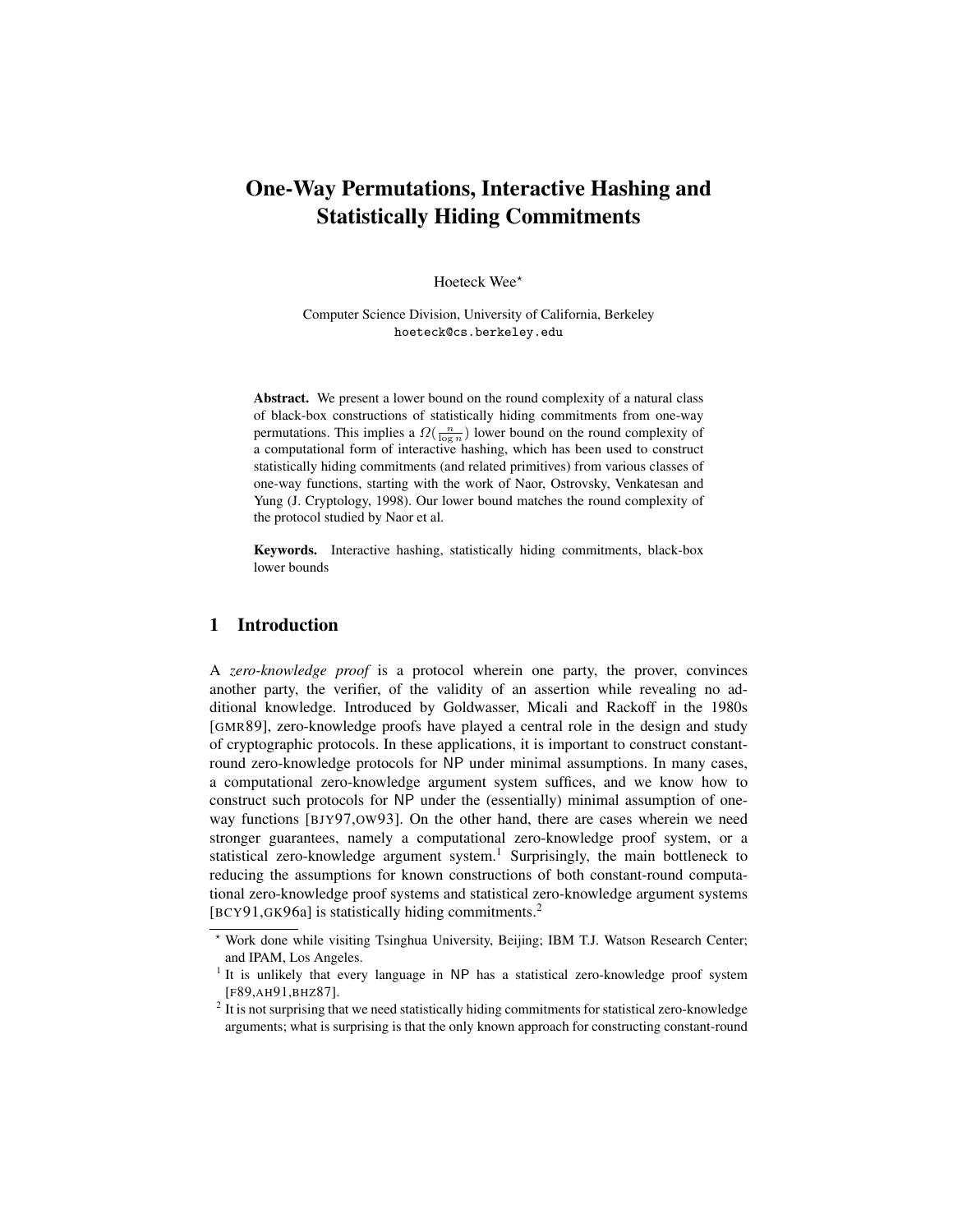We know how to construct constant-round statistically-hiding commitments from collision-resistant hash functions [DPP98,NY89] and from claw-free permutations [GK96a]. In 1992, Naor, Ostrovsky, Venkatesan and Yung [NOVY98] showed that oneway permutations are sufficient for statistically hiding commitments wherein the round complexity is linear in the security parameter. This was very recently extended to oneway functions by Haitner and Reingold [HR06b]. Both works use the powerful tool of interactive hashing [OVY93], a 2-party protocol for choosing a small set of strings, with binding and hiding requirements similar to those in commitment schemes. An intriguing open problem (posed in [NOVY98] and reiterated in [DHRS04,KS06,HR06a]) is whether some variant of interactive hashing could yield a constant-round statistically hiding commitment from one-way permutations. In fact, even a  $n^{o(1)}$ -round commitment would be interesting. The restriction to interactive hashing may seem limiting, but it is the only technique that we presently know of. Moreover, Ding, et al. [DHRS04] exhibited a constant-round interactive hashing protocol satisfying a weaker binding guarantee, which indicates that interactive hashing may not be the bottleneck.

#### 1.1 Our contributions and techniques

We study a natural class of black-box constructions of statistically hiding commitments from one-way permutations that include several generalizations of the NOVY construction, and show that any such construction yields a commitment scheme with at least  $\Omega(n/\log n)$  rounds. This matches the round complexity of a variant of the main NOVY construction ([KS06,HR06a]). Specifically, our lower bound holds for constructions wherein the sender (in the commitment scheme) evaluates the one-way permutation only at the start of the commit phase, and does so on independent random inputs. The sender then uses the output values, her private input to the commitment scheme, and possibly additional randomness in the rest of the commit phase and does not use the inputs to the one-way permutation until the reveal phase.

We derive as a corollary, a  $\Omega(n/\log n)$  lower bound on a computational form of interactive hashing presented in [NOV06,HR06a], based on an abstraction of the way interactive hashing is used in the NOVY construction and the subsequent works of Haitner et al.  $[HHK<sup>+</sup>05,NOV06,HR06b]$ . The same abstraction also applies to the use of interactive hashing in the transformation of honest-verifier zero-knowledge arguments into cheating-verifier zero-knowledge arguments [D93,OVY93]. The lower bound tells us that we need to avoid the standard notion of interactive hashing if we want roundefficient versions of these applications.

Our lower bound for statistically hiding commitments only holds for fully blackbox reductions [RTV04], namely, we require not only that the construction treats the one-way permutation as a black-box, but also that the reduction in the proof of security uses black-box access to a cheating sender that breaks the binding property to invert the permutation with noticeable probability. At a high level, our lower bound follows

zero-knowledge proof systems [GK96a] requires statistically hiding commitments to guarantee soundness, because the verifier begins by committing to her challenges.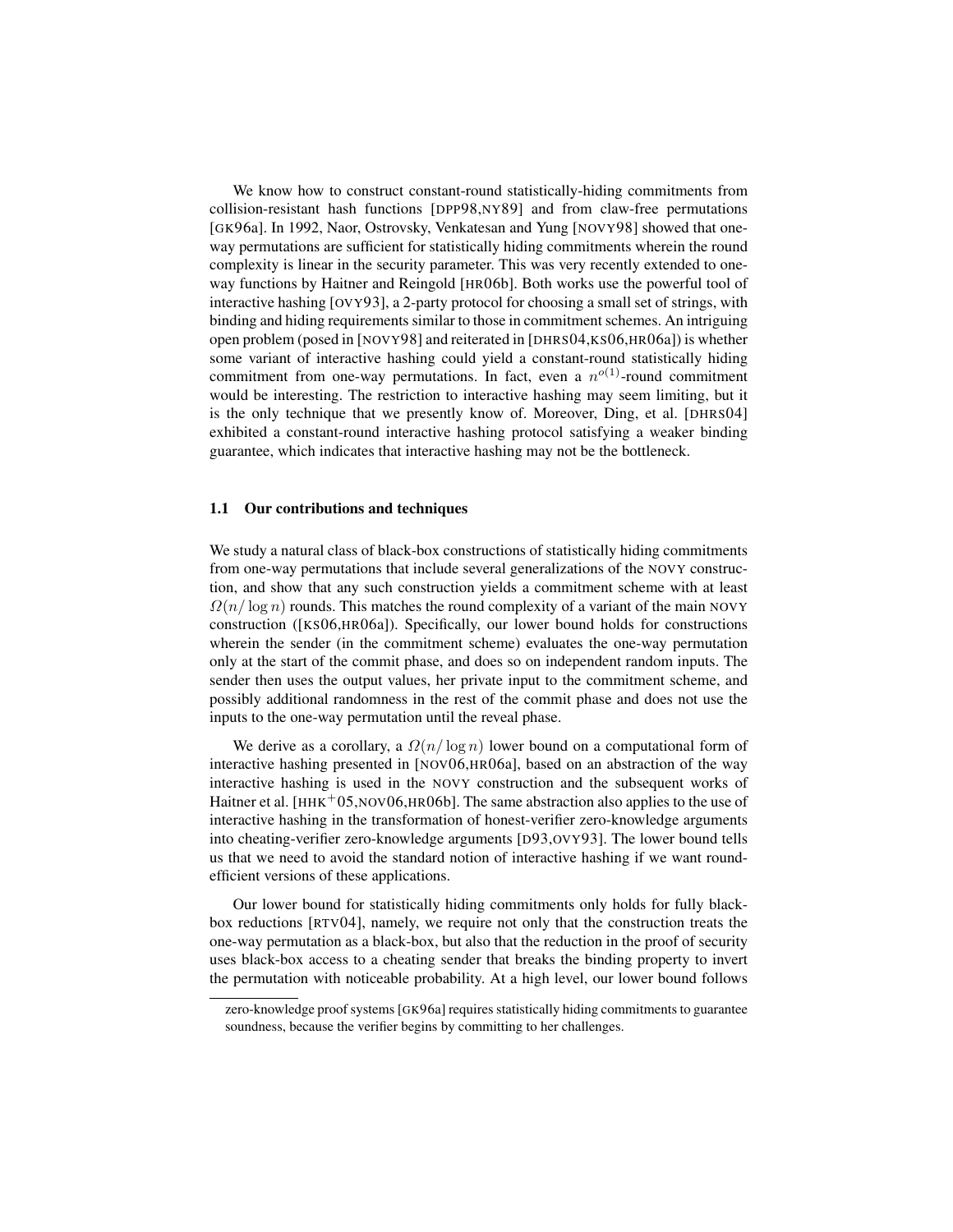the paradigm of Gennaro and Trevisan [GT00] for proving lower bounds on efficiency of black-box cryptographic constructions, which is in turn based on the Impagliazzo-Rudich framework [IR89] for separating cryptographic primitives. The proof techniques and ideas are otherwise largely inspired by lower bounds for black-box zero-knowledge from the work of Goldreich and Krawczyk [GK96b].

Roughly speaking, a fully black-box reduction guarantees an efficient procedure that by interacting and rewinding the cheating sender, produces transcripts of the commitment scheme with a certain outcome. Using the repeated sampling technique from [IR89], we can ensure that the probability that a partial transcript has the outcome is exponentially small in the length of the sender's last message. This means that the sender sends  $O(\log n)$  bits in each round of protocol. On the other hand, the sender must send a total of  $\Omega(n)$  bits in the protocol (so that there is a different transcript for every possible challenge for the one-way permutation), which means the protocol must have  $\Omega(n/\log n)$  rounds. This simplified and slightly inaccurate sketch overlooks several technical difficulties.

## 1.2 Perspective

*Notions and limitations of interactive hashing.* The last few years has witnessed a lot of work on the use of interactive hashing protocols in cryptography with two main notions of security: computationally binding, and binding for static sets [NOV06]. The latter is used in building and studying oblivious transfer protocols in the bounded storage model and over noisy channels [CCM98,DHRS04,CS06], in constructing variants of statistically binding commitments [NV06], and in transforming honest-verifier zero-knowledge proofs into cheating-verifier zero-knowledge proofs [D93,DGOW95,GSV98]. It was noted in [NOV06,CCM98] that the computational binding implies binding for static sets; our lower bound implies that the converse is not true. Specifically, the constant-round protocol of [DHRS04] does not satisfy the computational formulation (which answers an open problem in [DHRS04] in the negative).

*Efficiency of cryptographic reductions.* Previous work establishing lower bounds for efficiency of black-box cryptographic reductions has focused on the query complexity and randomness complexity of these reductions [KST99,GGKT05,LTW05,HK05] whereas our work focuses on round complexity. Upon closer inspection, our work is also qualitatively very different (apart from studying a different computational resource) as the works of [GGKT05,LTW05,HK05] rule out weakly black-box reductions (unless  $P = NP$ ), wherein the proof of security may exploit the code of the adversary (in a nonblack-box manner). As mentioned earlier, our main result only rules out fully black-box reductions and uses fairly different techniques. We stress that all known reductions between cryptographic primitives - with the exception of the non-black-box techniques used in zero-knowledge and multi-party protocols, e.g. [B01], but including the nonblack-box constructions in [AIK04] - do not exploit the code of the adversary in the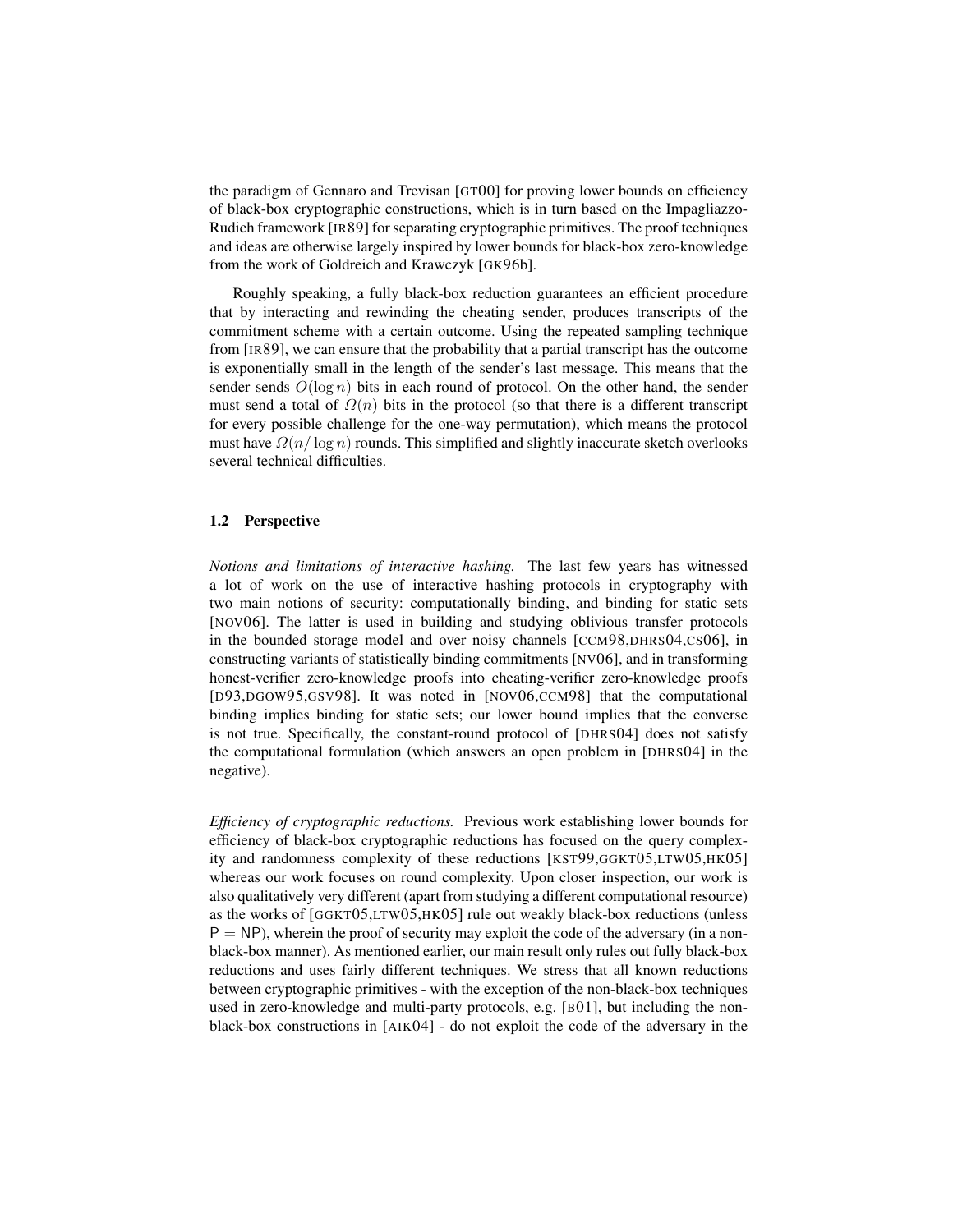proof of security. As such, ruling out fully black-box reductions is almost as meaningful as ruling weakly black-box reductions.

*Information-theoretic analogues.* Many black-box cryptographic constructions apart from interactive hashing-based commitments have an information-theoretic analogue which is easier to achieve, in that it does not have some kind of "simulateable" requirement, namely, an efficient procedure for simulating random transcripts with a certain outcome. This was articulated in [DGW95], using random selection as a case study. Such connections been exploited in both directions, the most remarkable being the construction of extractors from Nisan-Wigderson pseudo-random generators [T01]. In [LTW05], the connection between hardness amplification and combinatorial hitters was used to derive lower bounds on query and randomness complexity of the former. While the resulting lower bounds on query complexity are tight, those for randomness complexity are far from the best-known constructions. The informationtheoretic analogue for computational interactive hashing would be interactive hashing with binding for static sets, for which we cannot expect to prove a super-constant lower bound (again, due to the constant-round protocol in [DHRS04]). Indeed, we exploit the "simulateable" requirement for our main result.

*Trade-offs between interaction and assumptions.* The NOVY construction demonstrated the feasibility of trading off higher interaction costs in order to build a cryptographic primitive under weaker cryptographic assumptions (specifically, perfectly hiding commitments with a linear number of rounds assuming one-way permutations, versus a constant number of rounds assuming claw-free permutations). Rudich's work [R91] shows that this trade-off is necessary in relation to secret key agreement and trapdoor functions. Our main result shows that the trade-off is also necessary for the NOVY construction. While the trade-off is an additive constant in Rudich's work, our lower bound yields a gap between constant and almost-linear number of rounds.

*Implications for protocol design.* One could view this work quite broadly as providing a simple informal criterion for reasoning about the round complexity of classes of fully-black-box constructions (of protocols with a "simulatable" requirement) and formal techniques towards establishing a lower bound. The former is especially useful for protocol design in identifying and ruling out inefficient constructions. We stress here that our lower bounds do not apply to the black-box constructions of commitments from various classes of one-way functions in the works of Haitner et al.  $[HHK<sup>+</sup>05,NOV06,HR06b]$ , in two different ways. One is the use of one-way functions in  $[HHK^+05]$  to implement coin-tossing and zero-knowledge proofs to transform commitments that are hiding against honest receivers into commitments that are hiding against arbitrary receivers. We note that our lower bound holds assuming merely hiding against honest receivers. The second is that the inputs to the one-way functions are used again in the commit phase. This is only needed to handle the lack of structure in general one-way functions. In particular, all the constructions are much simpler and requires fewer rounds when optimized for one-way permutations - they "collapse" to the NOVY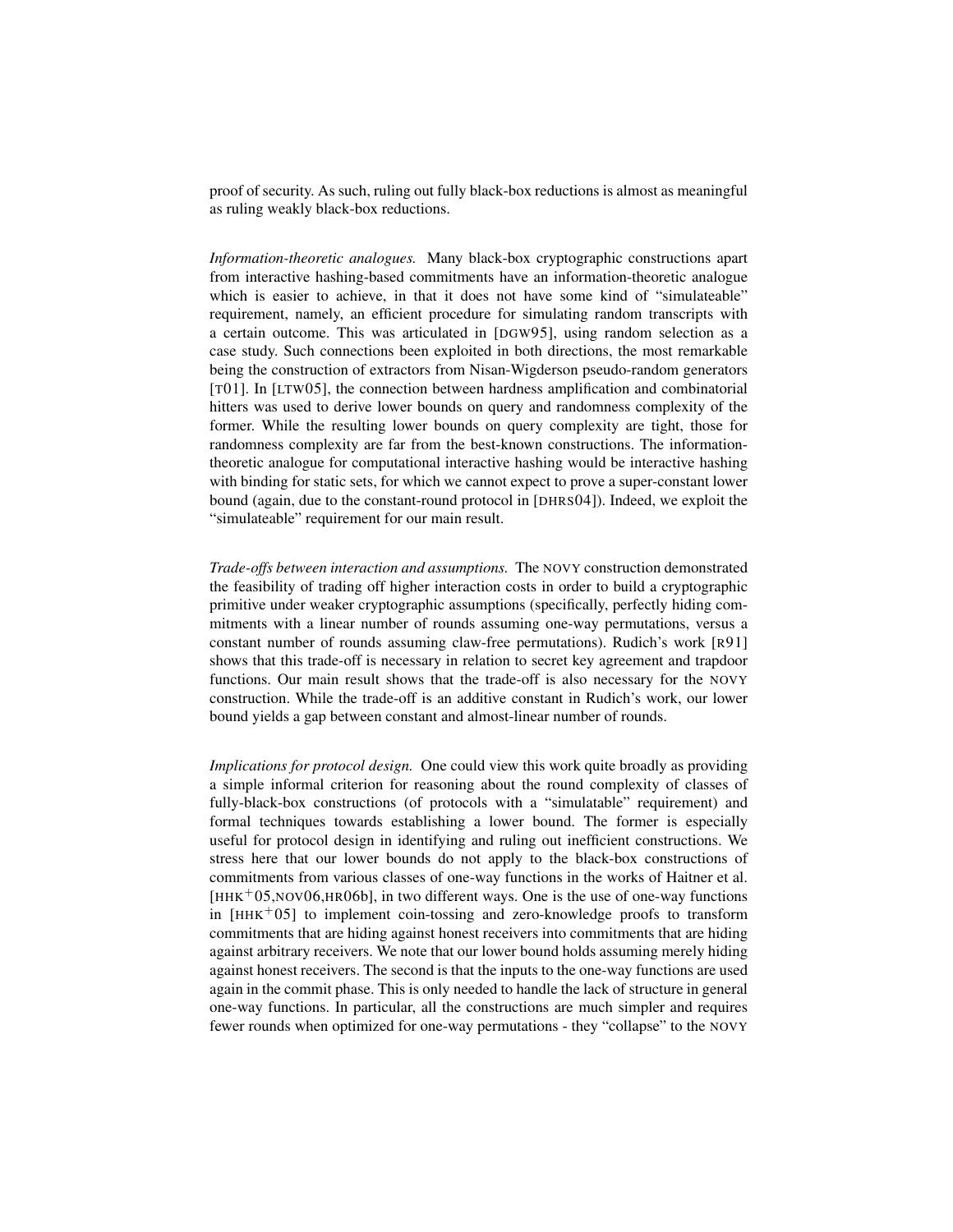construction. In short, the ways in which these constructions bypass our lower bounds do not provide much insight into how we may bypass the lower bounds for one-way permutations.

## 1.3 Additional related work

Fischlin [F02] showed that there is no black-box construction of 2-message statistically hiding from one-way permutations (or even trapdoor permutations). The result follows quite readily from Simon's oracle separating collision-resistant hash functions and one-way permutations [S98]. On the other hand, Harnik and Naor [HN06] gave a non-black-box construction of a 2-message statistically hiding commitment from oneway functions under a non-standard assumption on compressibility of NP instances. From what we understand, there is no strong evidence either supporting or refuting the assumption.

# 2 Definitions and Preliminaries

We use PPT to denote both probabilistic polynomial-time Turing machines and probabilistic polynomial-time interactive Turing machines. The *round complexity* of a 2-party protocol is number of pairs of messages exchanged by both parties (in both directions). Unless otherwise stated, we use  $1^n$  as the security parameter.

## 2.1 One-way permutations

**Definition 1.** A function  $f : \{0,1\}^* \to \{0,1\}^*$  is a  $s(n)$ -secure one-way function if f *is computable in polynomial time and for every nonuniform PPT* A*,*

$$
\Pr_{x \in \{0,1\}^n} [A(1^n, f(x)) \in f^{-1}(f(x))] < 1/s(n)
$$

*A function* f *is a* one-way permutation *if for every n,* f *restricted to*  $\{0,1\}^n$  *is a permutation, and for all polynomials* s(n) *and all sufficiently large* n*,* f *is* s(n)*-secure.*

A random permutation  $\pi$  is exponentially one-way even if the adversary is given access to a  $\pi^{-1}$  oracle, as long as it cannot query  $\pi^{-1}$  on the challenge. Here,  $\pi^{-1}_{\neq y}$  is an oracle that on input y', returns  $\pi^{-1}(y')$  if  $y' \neq y$ , and  $\perp$  otherwise.

**Lemma 1 (implicit in** [GT00]). *Fix*  $s(n) = 2^{n/5}$ *. For all sufficiently large n, there exists a permutation*  $\pi$  *on*  $\{0,1\}^n$  *such that for all circuits* A *of size*  $s(n)$ *,* 

$$
\Pr_{y \in \{0,1\}^n} [A^{\pi, \pi_{\neq y}^{-1}}(y) = \pi^{-1}(y)] < \frac{1}{s(n)}
$$

Moreover, the statement relativizes.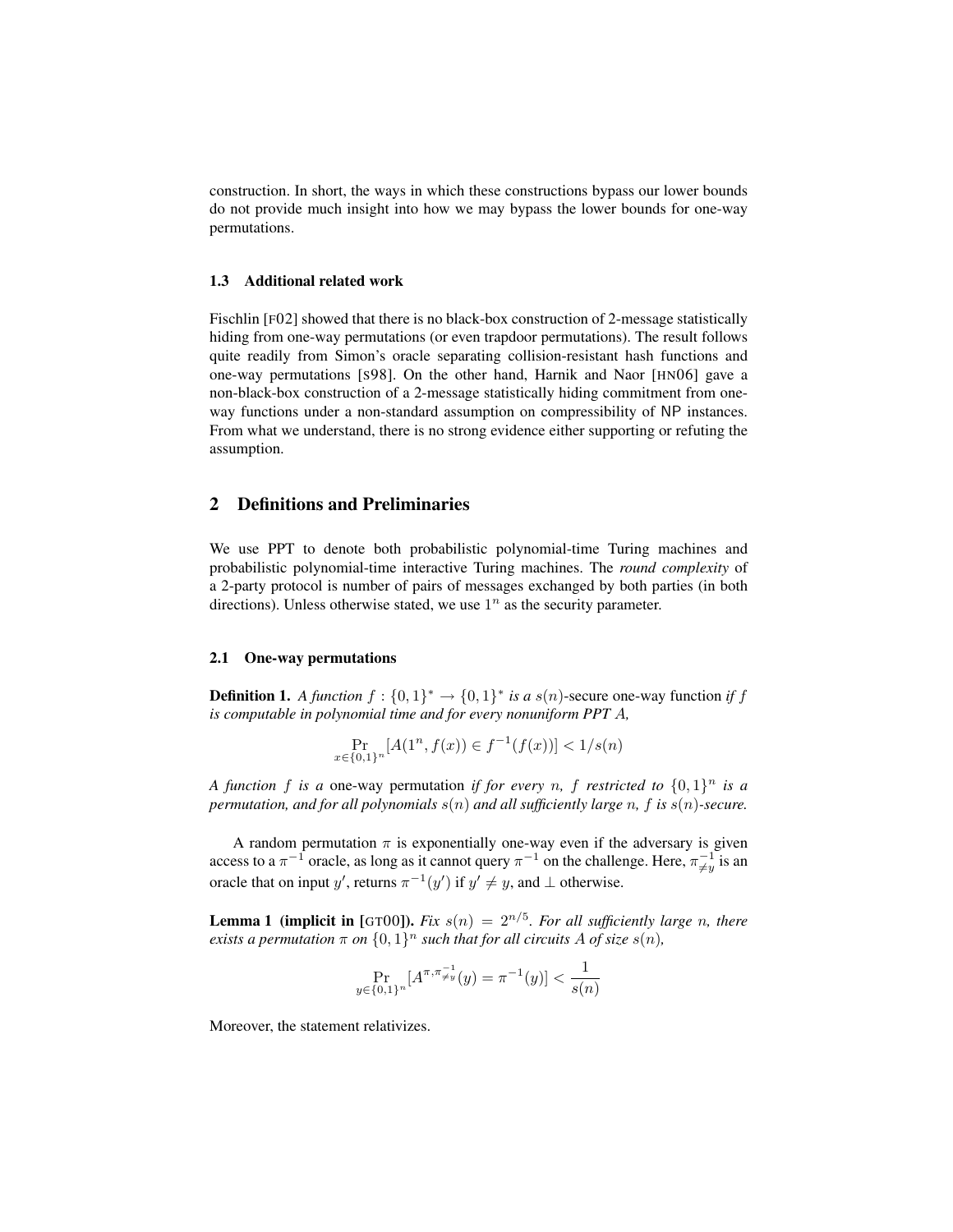#### 2.2 Statistically hiding commitments

We present the definition for bit commitment. To commit to multiple bits, we may simply run a bit commitment scheme in parallel.

**Definition 2.** *A* (bit) commitment scheme  $(S, \mathcal{R})$  *is an efficient two-party protocol consisting of two stages. Throughout, both parties receive the security parameter*  $1^n$ *as input.*

COMMIT. The sender S has a private input  $b \in \{0, 1\}$ , which she wishes to *commit to the receiver* R*, and a sequence of coin tosses* σ*. At the end of this stage, both parties receive as common output a commitment* z*.*

REVEAL*. Both parties receive as input a commitment* z*.* S *also receives the private input* b *and coin tosses* σ *for* z*. This stage is non-interactive:* S *sends a single message to* R*, and* R *either outputs a bit and accepts or rejects.*

**Definition 3.** A commitment scheme  $(S, \mathcal{R})$  is perfectly hiding *if* 

COMPLETENESS. If both parties are honest, then for any input bit  $b \in \{0, 1\}$ *that* S *gets,* R *outputs* b *and accepts at the end of the decommit stage.*

STATISTICALLY HIDING*. For every unbounded deterministic strategy* R<sup>∗</sup> *, the distributions of the view of* R<sup>∗</sup> *in the commit stage while interacting with an honest* S are identical for  $b = 0$  and  $b = 1$ . If the distributions are statistically *indistinguishable, we obtain a* statistically hiding *commitment.*

COMPUTATIONALLY BINDING. For every nonuniform PPT  $S^*$ ,  $S^*$  succeeds *in the following game (breaks the commitment) with negligible probability:*

- S ∗ *interacts with an honest* R *and outputs a commitment* z*.*
- $\sim S^*$  *outputs two messages*  $\tau_0$ ,  $\tau_1$  *such that for both*  $b = 0$  *and*  $b = 1$ , R *on input*  $(z, \tau_b)$  *accepts and outputs b.*

## 3 Constructing Commitments from One-Way Permutations

In this section, we provide formal definitions of the various classes of constructions of commitments from one-way permutations we consider in this paper.

#### 3.1 Fully black-box constructions

Definition 4. *A fully black-box construction of a statistically hiding commitment scheme from one-way permutations is a triplet of polynomial time computable oracle procedures* (S, R, M) *for which there exists a polynomial* T *and a constant* c *satisfying the following properties:*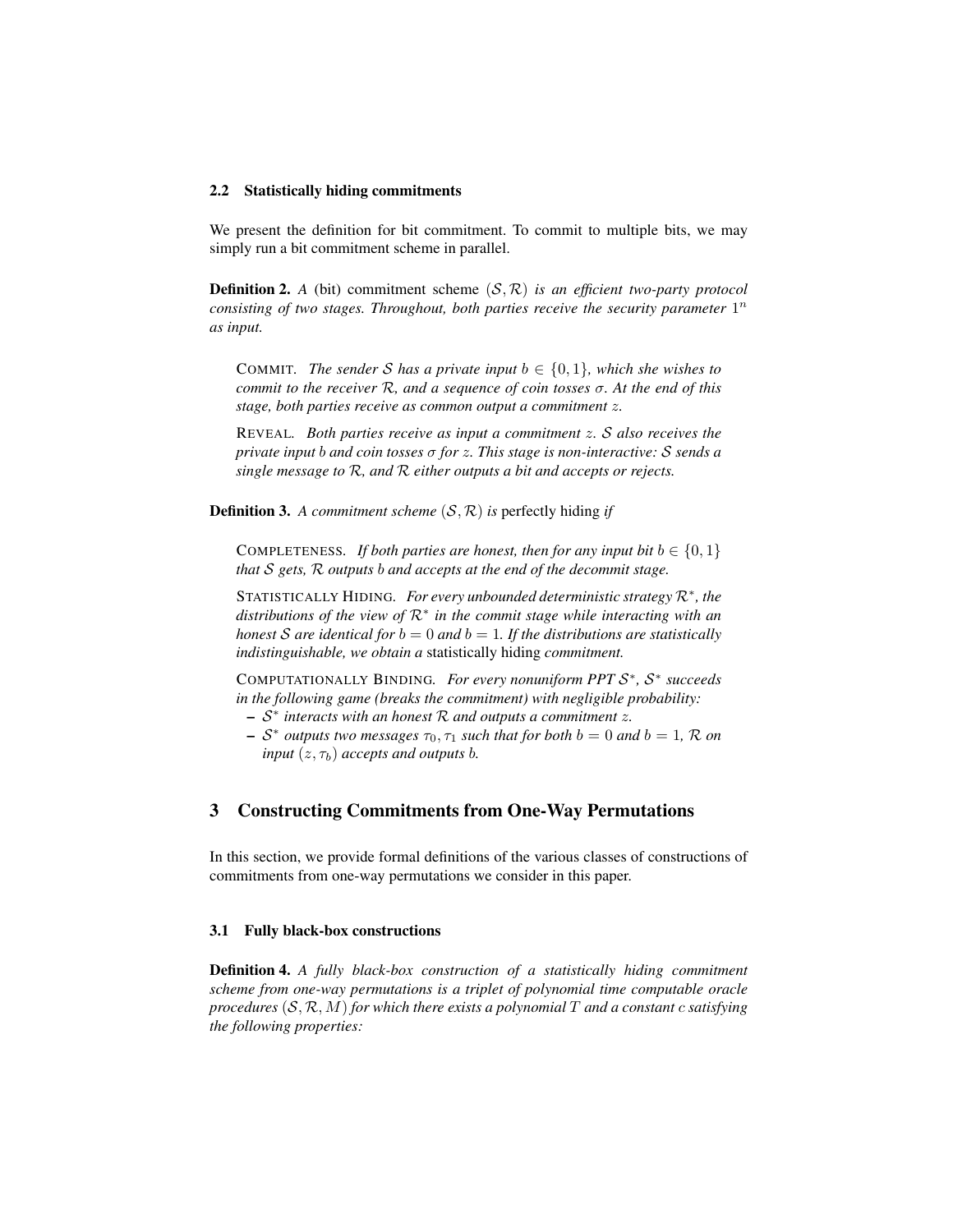EFFICIENCY*. The running times of* S, R, M *are bounded by* T*.*

FUNCTIONALITY. For every family of permutations  $\pi$ ,  $(S^{\pi}, \mathcal{R}^{\pi})$  is a statisti*cally hiding commitment scheme.*

**SECURITY***. For every*  $\varepsilon = 1/\text{poly}(n)$ *, for all sufficiently large n, every permutation*  $\pi$  :  $\{0,1\}^n$   $\rightarrow$   $\{0,1\}^n$  *and every adversary*  $S^*$ , *if*  $S^*$  *breaks*  $(S^{\pi}, \mathcal{R}^{\pi})$  with probability  $\varepsilon$ , then

$$
\Pr_{y \in \{0,1\}^n} [M^{\mathcal{S}^*, \pi}(y) = \pi^{-1}(y)] \ge \left(\frac{\varepsilon}{T}\right)^c
$$

#### 3.2 Interactive hashing

Interactive hashing is a 2-party protocol between a sender and a receiver, similar to a commitment scheme. The sender begins with a private input  $y \in \{0,1\}^q$  and goal is for both parties to select a set of  $2^k$  strings in  $\{0,1\}^q$  (specified by a circuit  $C: \{0,1\}^k \to \{0,1\}^q$  containing y. The hiding property stipulates that the receiver does not learn which of the  $2^k$  strings equals y, and the binding property stipulates that the sender can "control" at most one of the  $2^k$  strings. The computational formulation (introduced explicitly in [NOV06] along with selecting many instead of merely 2 outputs) guarantees an efficient reduction from breaking the binding property to solving some computational problem on random instances.

Definition 5 ([NOV06]). *A* computational interactive hashing scheme (with multiple outputs) *is an efficient protocol*  $(S_H, \mathcal{R}_H)$  *where both parties receive common inputs*  $(1^q, 1^k)$ ,  $S_H$  *receives a private input*  $y \in \{0, 1\}^q$ , with the common output being a *circuit*  $C: \{0,1\}^k \to \{0,1\}^q$  and the private output of  $S_H$  being a string  $z \in \{0,1\}^k$ . *The protocol satisfies the following properties:*

CORRECTNESS. For all  $\mathcal{R}^*$  and all  $y \in \{0,1\}^q$ , let  $C, z$  be the common and *private output of*  $S_H$  *in the protocol*  $(S_H, R^*)(1^q, 1^k)$ *. Then,*  $C(z) = y$ *.* 

PERFECTLY HIDING. For all  $\mathcal{R}^*$ ,  $(V, Z)$  is distributed identically to  $(V, U_k)$ , *where*  $V = \text{view}_{\mathcal{R}^*}(\mathcal{S}_{\text{IH}}(U_q,), \mathcal{R}^*).$ 

COMPUTATIONALLY BINDING*. There exists an oracle PPT* A *such that for*  $e$ *very*  $S^*$  *and any relation* W, letting  $C$ ,  $((x_0, z_0), (x_1, z_1)$  *be the common and*  $p$ rivate output of  $\mathcal{S}_\mathsf{IH}$  in the protocol  $(\mathcal{S}_\mathsf{IH}, R^*)(1^q, 1^k)$ , if it holds that

$$
\Pr[(x_0, C(z_0)) \in W \land (x_1, C(z_1)) \in W \land z_0 \neq z_1] > \varepsilon,
$$

 $\vec{v}$  where the above probability is over the coin tosses of R<sub>IH</sub> and S<sup>∗</sup>, then we have *that*

$$
\Pr_{y \in \{0,1\}^q} [(A^{\mathcal{S}^*}(y,1^q,1^k,\varepsilon),y) \in W] > 2^{-k} \cdot (\varepsilon/q)^{O(1)}.
$$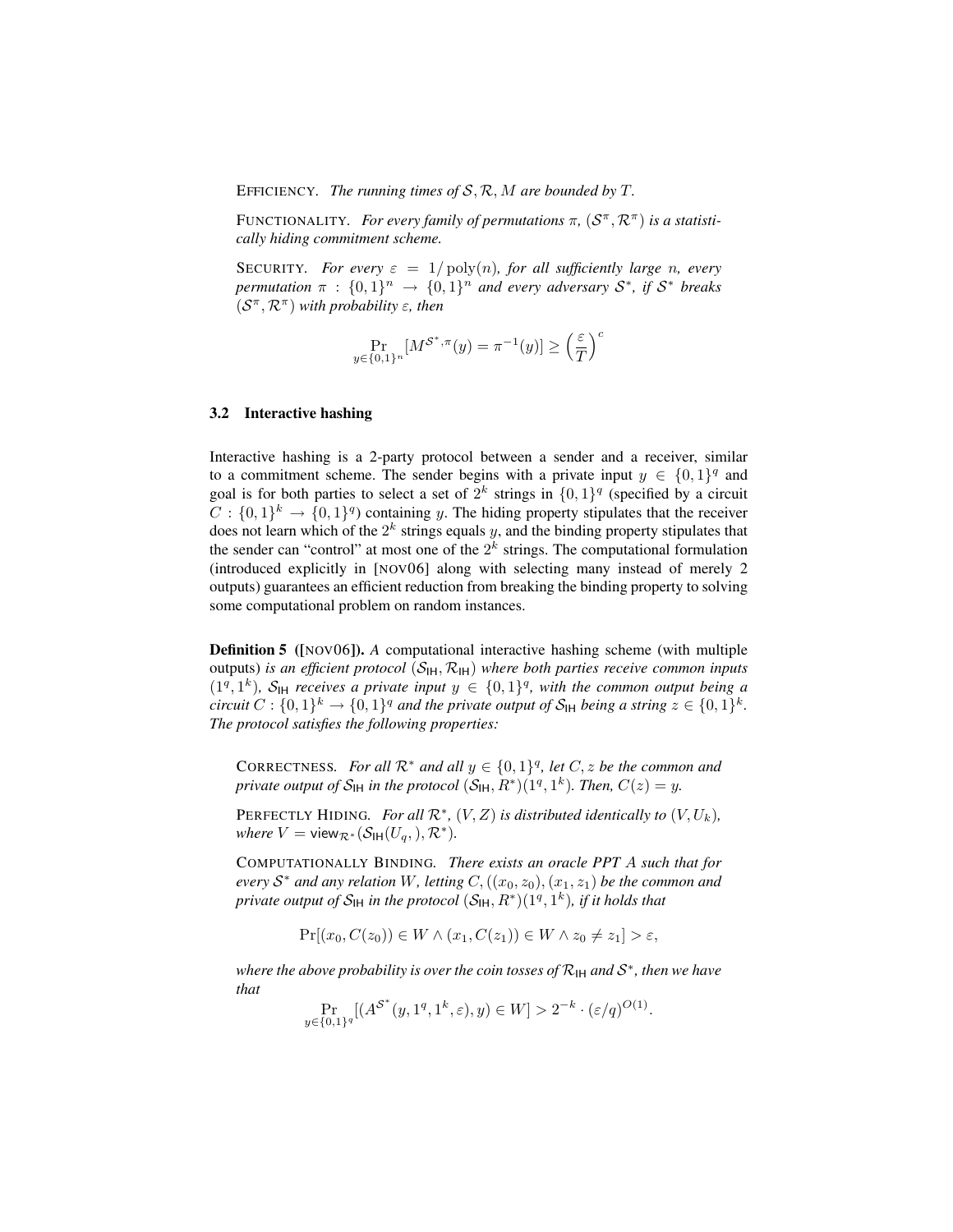Nguyen et al. [NOV06] presented a protocol satisfying the above definition with  $q - k$ rounds, obtained by ending the NOVY protocol  $k-1$  rounds earlier. The protocol is very simple: the receiver chooses  $q - k$  linearly independent vectors  $v_1, \ldots, v_k$  over  $\{0, 1\}^q$ . In round i, the receiver sends  $v_i$  and the sender responds with bit-wise dot product  $v_i \cdot y$ . We may reduce the round complexity by a factor of  $O(\log q)$  by having the receiver send a pairwise independent hash function  $h_i: \{0,1\}^q \to \{0,1\}^{O(\log q)}$  in round i and the sender responding with  $h_i(y)$  [HRO6a]. Note that the sender is deterministic, and the protocol is public-coin. Our lower bound shows that using a randomized sender or a private-coin protocol or  $q$ -wise independent hash functions will not further improve the round complexity (beyond constant factors).

Returning to the above definition, note that it refers to general relations  $W$  that may not be polynomial-time computable, and it does not give  $A$  oracle access to the relation  $W$ , which strengthens the security guarantee of the [NOV06] protocol. Our lower bound holds even if A has oracle access to the relation  $W$ , which is a weaker guarantee and thus a stronger lower bound. We also note that we may use the techniques in [LTW05] to show that this weaker guarantee also implies binding for static sets, thereby strengthening an observation made in [NOV06].

Naor et al. [NOVY98] showed that any computational interactive hashing scheme  $(S<sub>IH</sub>, \mathcal{R}<sub>IH</sub>)$  yields a fully black-box construction of a perfectly hiding commitment scheme  $(S, \mathcal{R})$  from any one-way permutation  $\pi$  with essentially the same round complexity.<sup>3</sup> The construction is as follows:

COMMIT. To commit to a bit b, S chooses a random  $\sigma \in \{0,1\}^n$ , where *n* is the security parameter. Then,  $S$  and  $R$  run as a sub-protocol  $(S_H(\pi(\sigma), \mathcal{R}_H)(1^n, 1^1)$ , playing the roles  $S_H$ ,  $\mathcal{R}_H$  respectively. Let  $C$ , z be the common and private outputs of  $S$  in the sub-protocol.  $S$  then sends  $b'=b\oplus z.$ 

DECOMMIT. S sends  $(b, \sigma)$ . R accepts and outputs b if  $C(b \oplus b') = \pi(\sigma)$ , and rejects otherwise.

We stress that in the construction, S queries  $\pi$  exactly once, to compute  $\pi(\sigma)$ , and does not need  $\sigma$  again except for decommitment.

As noted in the introduction, Damgard [D93] showed how any computational interactive hashing scheme can be used to transform constant-round honest-verifier publiccoin zero-knowledge arguments into cheating-verifier public-coin zero-knowledge arguments unconditionally. The transformation may also be made more efficient by exploiting interactive hashing with multiple outputs so that a single application of interactive hashing yields a cheating-verifier zero-knowledge argument with soundness to  $1/\text{poly}(n)$  (instead of  $1/2$ ).

<sup>&</sup>lt;sup>3</sup> More precisely, Naor et al. showed how to construct a perfectly hiding commitment scheme from any one-way permutation using the interactive hashing protocol in [OVY93]. Implicit in the proof of correctness and security is a proof that the [OVY93] protocol satisfies Definition 5 for  $k = 1$ .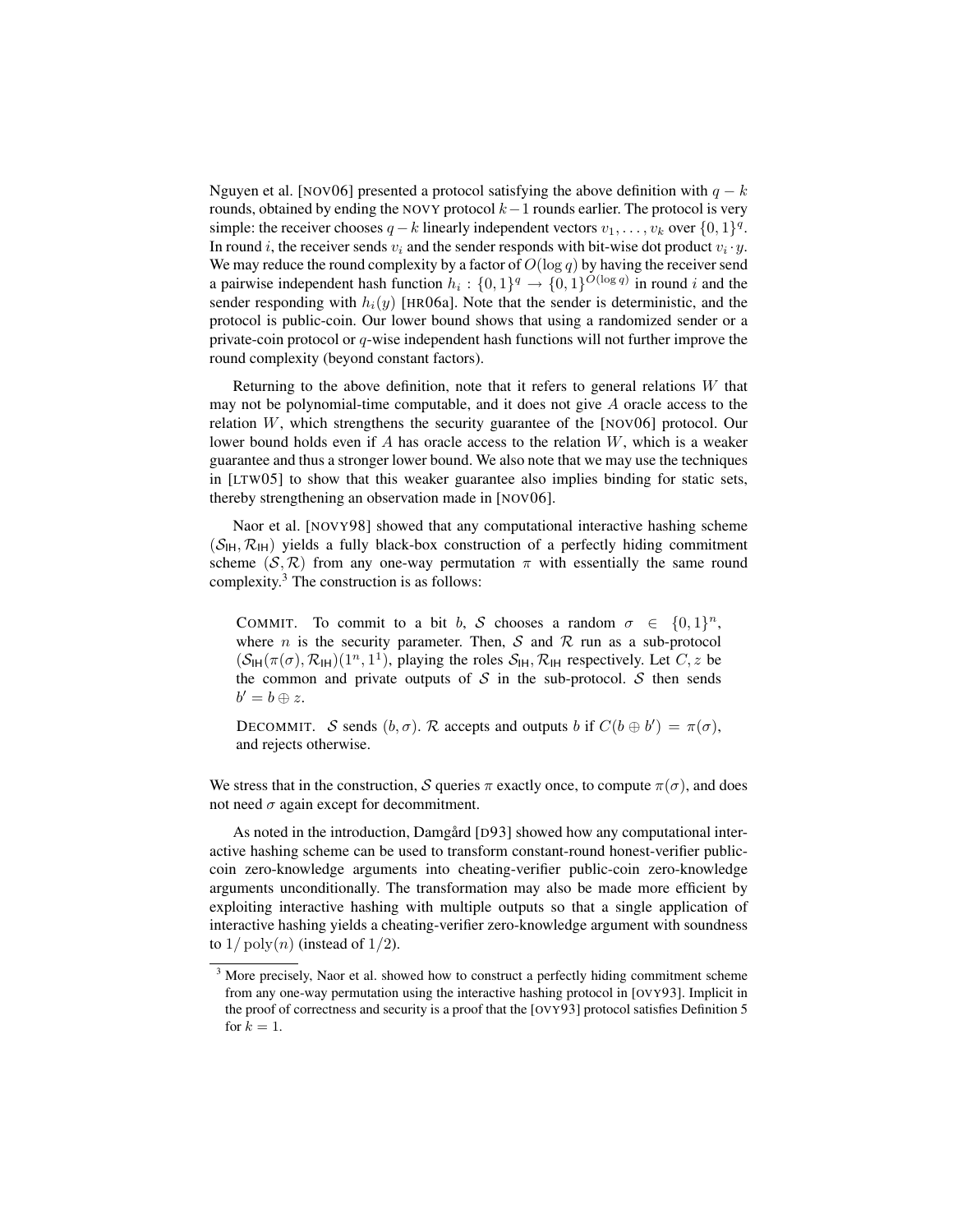#### 3.3  $\pi$ -oblivious constructions

We describe the syntactic constraints on the class of fully black-box constructions for which we prove a lower bound. We consider constructions wherein the sender evaluates the one-way permutation only at the start of the commit phase, and does so on independent random inputs. The sender then uses the values (and not the inputs to the permutation), its input bit and possibly additional randomness in the rest of the commit phase. To decommit, the sender sends its input bit and its random tape, including the inputs to the permutation. We allow the receiver to query the permutation at any point in the protocol.

More formally,

Definition 6. *A fully black-box construction* (S, R, M) *of a statistically hiding commitments from one-way permutations is* π-oblivious *if there exists some interactive PPT*  $\mathcal{S}_{\text{ob}}$  such that for any permutation  $\pi$  on  $\{0,1\}^n$ , to commit to a bit b with coin tosses  $\sigma$ , S parses  $\sigma = (\mathbf{z}, \tilde{\sigma})$ , where  $\mathbf{z} = (z_1, \ldots, z_t) \in (\{0, 1\}^n)^t$ , and proceeds according to  $S_{ob}(b, \sigma')$ , where  $\sigma' = (\mathbf{z}', \tilde{\sigma})$  and  $\mathbf{z}' = \pi(\mathbf{z}) = (\pi(z_1), \dots, \pi(z_t))$ . In particular,  $S_{ob}$ *never queries*  $π$ *. To decommit, S sends a single message*  $(b, σ)$ *.* 

Clearly, the NOVY construction is a  $\pi$ -oblivious; there,  $t = 1$  and  $S_{ob} = S_H$  gets input  $\pi(z_1)$ , and  $\tilde{\sigma}$  is the empty string since  $S_H$  is deterministic. Other candidates of  $\pi$ -oblivious constructions include variants of the NOVY construction wherein we run  $n^2$ copies of some variant of interactive hashing in parallel either on the same  $t = 1$  input  $\pi(z_1)$  or on  $t = n^2$  independent inputs  $\pi(z_1), \ldots, \pi(z_t)$ , or a single copy of interactive hashing on the tn-bit string  $\pi(z_1), \ldots, \pi(z_t)$ .

On the other hand, the construction of statistically hiding commitments from oneway functions in [HR06b] is not  $\pi$ -oblivious. This is because the sender will query  $\pi$  at some point  $z_1$  and send both  $h_1(\pi(z_1))$  and  $h_2(z_1)$  during the commit phase, for some hash functions  $h_1, h_2$ .

# 4 Main Result: Lower Bound for Commitments

Now, we state and prove our main result:

Theorem 1. *Any* π*-oblivious fully black-box construction of a statistically hiding commitment scheme from one-way permutations yields a commitment scheme with*  $\Omega(\frac{n}{\log n})$  *rounds. This holds even if the hiding property for commitment scheme only holds for the honest receiver. More generally, if we assume that permutation is* s*-secure one-way, then we have an*  $\Omega(\frac{n}{\log s})$  *lower bound.* 

Our lower bound is tight: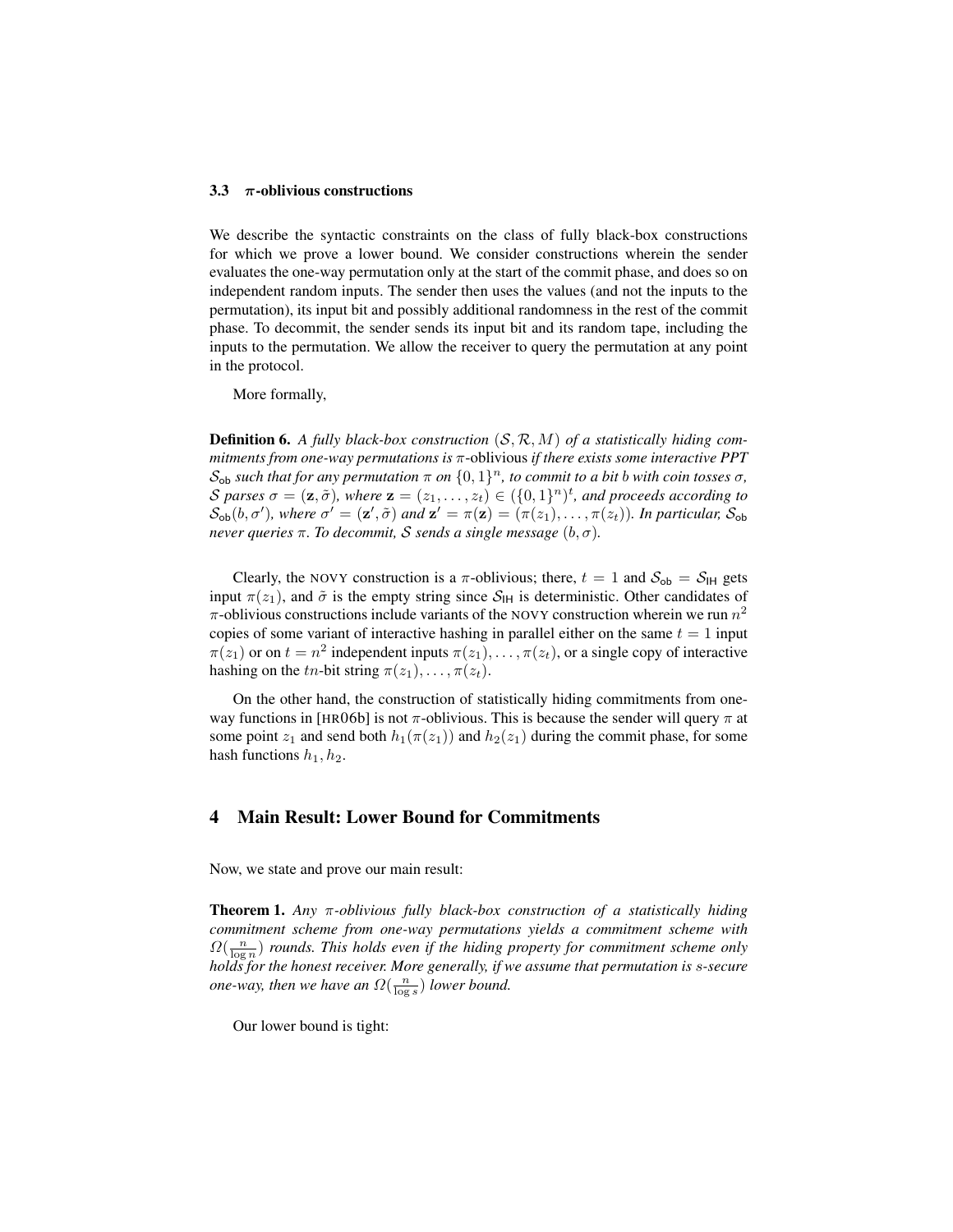Theorem 2 ([NOVY98,KS06,HR06a]). *There is a* π*-oblivious fully black-box construction of a perfectly hiding commitment scheme from* s*-secure one-way permutations with*  $O(\frac{n}{\log s})$  *rounds.* 

#### 4.1 Proof intuition

First, we point out at a high level how we exploit the fact that the construction is fully black-box. We use as the one-way permutation the one guaranteed by Lemma 1, which remains one-way even under a "chosen challenge" attack. This means that in order for the reduction M to successfully invert a challenge y, it must get a cheating sender  $S^*$ to invert  $\pi$  on y itself. However, M is only given black-box access to  $S^*$ , so it is limited to sending  $S^*$  different inputs and possibly rewinding  $S^*$ .

For concreteness, consider the NOVY construction of commitment schemes from one-way permutation using computational interactive hashing as a subprotocol. When trying to invert a challenge  $y$ , the reduction  $M$  tries to get the sender to generate a commitment that is consistent with her input to interactive hashing protocol being  $y$ (otherwise, the decommitments will not help to invert  $y$ ). At each round of commit phase, the honest  $S_H$  reveals some information about her input  $\pi(\sigma)$ . At the end of the commit phase, she should have revealed  $n-1$  bits of information about her input (since we're using interactive hashing to choose 2 strings). We claim, at each round, she can only reveal  $O(\log n)$  bits of information about her input, which yields a  $\Omega(n/\log n)$ lower bound on the number of rounds. Suppose there is some round where  $S_{\text{IH}}$  reveals  $\omega(\log n)$  bits of information. This means that there are  $n^{\omega(1)}$  inputs to the interactive hashing protocol that are consistent with the partial transcript. Consider a cheating sender that at each round samples a random input  $y'$  that is consistent with the partial transcript and responds as though her input to the interactive hashing protocol is  $y'$ , then the probability that the reduction observes a transcript that is consistent with  $y$  is negligible. It is important that  $S_H$  does not query  $\pi$ , so that we may sample consistent partial transcripts using a PSPACE oracle. If  $S<sub>IH</sub>$  is deterministic, it is straight-forward to quantify "information" about the sender's input and turn this outline into a proof.

For general  $\pi$ -oblivious constructions, we construct the cheating sender in essentially the same way: at each round (for both the commit and reveal phases), the sender samples a random  $(b, \sigma')$  that is consistent with the partial transcript and responds as though her input to  $S_{ob}$  is  $(b, \sigma')$  (where  $\sigma' = (\mathbf{z}', \tilde{\sigma})$ ). The main technical difficulty in the analysis is in quantifying "information" about the sender's input. Indeed, how much information a message reveals about z depends on both b and  $\tilde{\sigma}$ . Also, for a fixed partial transcript, the set (and number) of  $z'$ 's that are consistent with the given transcript may vary with different choices of  $b, \tilde{\sigma}$ .

#### 4.2 Proof of Theorem 1

We may assume that the commitment scheme  $(S, \mathcal{R})$  runs in r rounds, with R going first. Let  $T, c$  be the polynomial and constant guaranteed by the fully black-box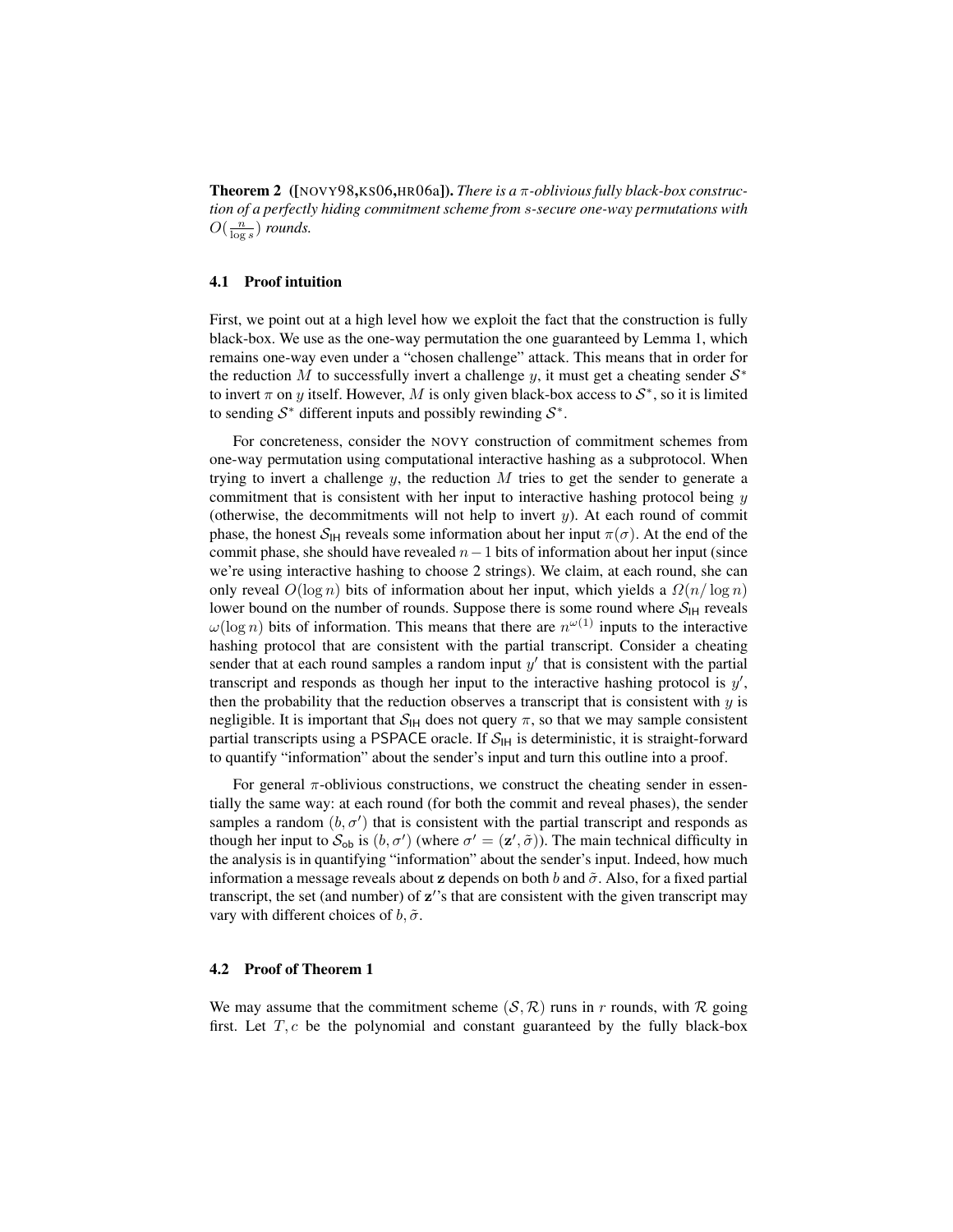reduction. We will show that  $r \geq \frac{n-\log t}{8c \log T} = \Omega(\frac{n}{\log n})$ . Suppose otherwise, and take  $\pi$  to be the permutation guaranteed by Lemma 1.

**Conventions regarding M.** Recall that the reduction M has oracle access to a sender  $S^*$  with which it inverts the permutation  $\pi$ . It can query  $S^*$  on sequences of messages of the form  $\mathbf{q}_i = (q_1, \dots, q_i)$  corresponding to the first i messages from R in the commit phase, or a message of the form  $(q_r, \text{decommit})$ , requesting for a decommit to a previous commitment.  $M$  runs for at most  $T$  steps, and therefore makes at most  $T$ queries to  $S^*$ . In addition, we may adopt WLOG the following simplifying assumptions on  $M$  by modifying  $M$  appropriately (as is the case with lower bounds for black-box zero-knowledge [GK96b]):

- 1. It never asks the same query twice.
- 2. If M queries the oracle with  $q_i$ , it has queried the oracle with all proper prefixes of  $\mathbf{q}_i$  (namely all sequences of the form  $(q_1, \ldots, q_j)$  for  $j \leq i$ .)

Notations. We introduce some notations:

- $-S_{ob}(b, \sigma', \mathbf{q}_i)$  denotes the  $S_{ob}$ 's response with input  $b, \sigma'$  and and the first i messages from  $R$  being  $q_i$ .
- Given a partial transcript  $(q_i, a_i) = (q_1, \ldots, q_i, a_1, \ldots, a_i)$  and  $y \in \{0, 1\}^n$ ,  $Con(\mathbf{q}_i, \mathbf{a}_i)$  is the set of inputs  $(b, \sigma')$  to  $\mathcal{S}_{ob}$  that would yield the transcript  $(\mathbf{q}_i, \mathbf{a}_i)$ ; formally,

 $Con(\mathbf{q}_i, \mathbf{a}_i) = \{ (b, \sigma') \mid \mathcal{S}_{ob}(b, \sigma', q_1, \dots, q_j) = a_j, \forall j = 1, 2, \dots, i \}$ 

and

$$
\mathrm{Con}_{y}(\mathbf{q}_i, \mathbf{a}_i) = \{ (b, \mathbf{z}', \tilde{\sigma}) \in \mathrm{Con}(\mathbf{q}_i, \mathbf{a}_i) \mid \exists j : z'_j = y \}
$$

In particular,  $|\text{Con}_y(\epsilon)|/|\text{Con}(\epsilon)| = 1 - (1 - 2^{-n})^t \leq t2^{-n}$ , where  $\epsilon$  is the empty string (transcript).

Sender strategy  $S^*$ . Consider the following sender strategy  $S^*$ :

- Upon receiving a query of the form  $(q_{i-1}, q_i)$ , look up previous replies  $a_{i-1}$ . (For  $i = 1$ ,  $(\mathbf{q}_{i-1}, \mathbf{a}_{i-1}) = \epsilon$ .) Sample uniformly at random<sup>4</sup>  $(b, \sigma')$  from the set Con( $\mathbf{q}_{i-1}, \mathbf{a}_{i-1}$ ), and respond with  $a_i = S_{ob}(b, \sigma', \mathbf{q}_i)$ .
- Upon receiving a query of the form  $(q_r, \text{decommit})$ , look up previous replies  $a_r$ . Sample uniformly and independently at random  $(b_0, z_0, \tilde{\sigma}_0), (b_1, z_1, \tilde{\sigma}_1)$  from the set Con $(\mathbf{q}_r, \mathbf{a}_r)$ , and send  $(b_0, \pi^{-1}(\mathbf{z}_0), \tilde{\sigma}_0), (b_1, \pi^{-1}(\mathbf{z}_1), \tilde{\sigma}_1)$ .

 $4 S^*$  can be made stateless by using a rT-wise independent family of hash functions, namely apply a hash function to the queries and use the output as randomness for uniform sampling [GK96b].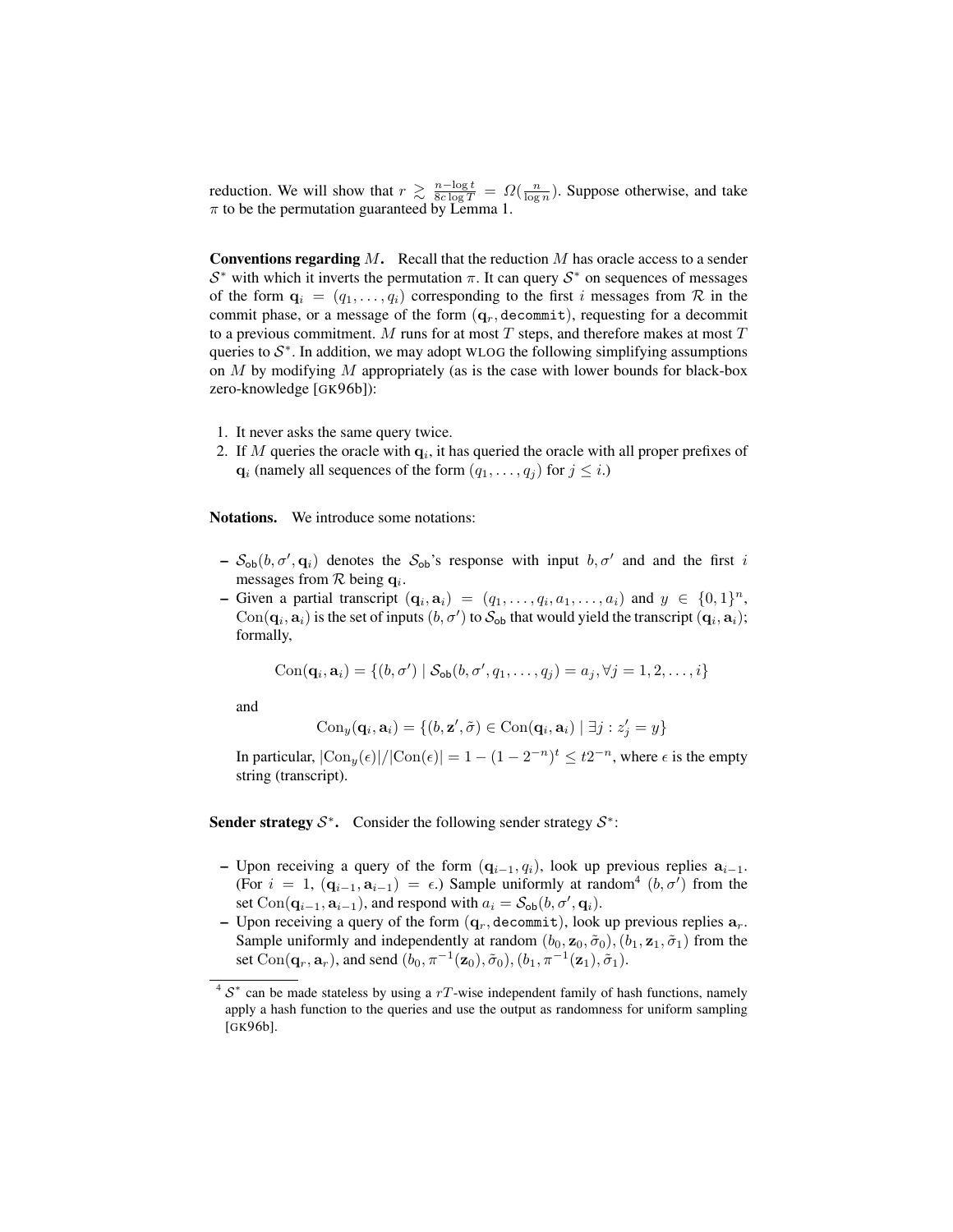Note that in an interaction with an honest receiver  $\mathcal{R}, \mathcal{S}^*$  breaks the commitment with probability  $1/2 - neg(n) > 1/4$ . This is because the hiding property of the commitment scheme guarantees that a random decommitment is almost equally likely to be a 0 and a 1. Hence,

$$
\Pr_{y \in \{0,1\}^n} \left[ M^{\mathcal{S}^*, \pi}(y) = \pi^{-1}(y) \right] > \left(\frac{1}{4T}\right)^c
$$

Analysis. Note that a PSPACE oracle suffices for simulating  $S^*$  in the commit phase, whereas a PSPACE oracle and a  $\pi^{-1}$  oracle suffice in the reveal phase. Fix an input y to  $M$ . We want to show that with high probability, we may efficiently simulate the the computation  $M^{S^*,\pi}(y)$  given oracle access to PSPACE,  $\pi, \pi \neq y$ .

We say that a partial transcript  $(q_i, a_i)$  is *heavy* if

$$
\frac{|\mathrm{Con}_y(\mathbf{q}_i, \mathbf{a}_i)|}{|\mathrm{Con}(\mathbf{q}_i, \mathbf{a}_i)|} > \gamma^{r+1-i}, \quad \text{where } \gamma = \left(\frac{t}{2^n}\right)^{\frac{1}{r+1}};
$$

otherwise, we say that  $(\mathbf{q}_i, \mathbf{a}_i)$  is *light*. In particular,  $\epsilon$  is light, since  $\frac{|\text{Con}_y(\epsilon)|}{|\text{Con}(\epsilon)|} \leq \gamma^{r+1}$ . Informally, the quantity  $\frac{|Con_y(\cdot)|}{|Con(\cdot)|}$  applied to a transcript  $(q_i, a_i)$  is the density of "favorable" outcomes for the reduction  $M$ , wherein an outcome is favorable if in the decommitment,  $S^*$  inverts  $\pi$  on y. We want to show that with high probability, every transcript generated by  $S^*$  (in its interaction with M) is light, that is, the density of favorable outcomes is low.

Consider the queries M makes to  $S^*$ :

– A commit phase query of the form  $\mathbf{q}_i = (\mathbf{q}_{i-1}, q_i)$ . Let  $\mathbf{a}_{i-1}$  be  $\mathcal{S}^*$ 's answers to the prefixes. Observe that

$$
\frac{|\text{Con}_{y}(\mathbf{q}_{i-1}, \mathbf{a}_{i-1})|}{|\text{Con}(\mathbf{q}_{i-1}, \mathbf{a}_{i-1})|} = \sum_{a_i} \frac{|\text{Con}(\mathbf{q}_i, \mathbf{a}_{i-1}, a_i)|}{|\text{Con}(\mathbf{q}_{i-1}, \mathbf{a}_{i-1})|} \cdot \frac{|\text{Con}_{y}(\mathbf{q}_i, \mathbf{a}_{i-1}, a_i)|}{|\text{Con}(\mathbf{q}_i, \mathbf{a}_{i-1}, a_i)|}
$$

$$
= \sum_{a_i} \Pr[S^*(\mathbf{q}_i) = a_i] \cdot \frac{|\text{Con}_{y}(\mathbf{q}_i, \mathbf{a}_{i-1}, a_i)|}{|\text{Con}(\mathbf{q}_i, \mathbf{a}_{i-1}, a_i)|}
$$

$$
> \Pr[S^*(\mathbf{q}_i) \to a_i; (\mathbf{q}_i, \mathbf{a}_{i-1}, a_i) \text{ is heavy}] \cdot \gamma^{r+1-i}
$$

This implies

$$
\Pr[S^*(\mathbf{q}_i) \to a_i; (\mathbf{q}_i, \mathbf{a}_{i-1}, a_i) \text{ is heavy } | (\mathbf{q}_{i-1}, \mathbf{a}_{i-1}) \text{ is light}] < \gamma
$$

- A reveal phase query of the form  $(\mathbf{q}_r, \text{decommit})$ . Let  $\mathbf{a}_r$  be  $\mathcal{S}^*$ 's answers to  $\mathbf{q}_r$ . If  $(q_r, a_r)$  is light, that is,  $\frac{|Con_y(q_r, a_r)|}{|Con(q_r, a_r)|} \le \gamma$ , then with probability  $1 - 2\gamma$ , we can generate two independent random decommitments without inverting  $\pi$  on y.

Applying a union bound over that rT commit phase queries that M makes to  $S^*$ , we have: with probability at least  $1 - rT\gamma$ , in every reveal phase query ( $q_r$ , decommit) that M makes to  $S^*$ , the transcript  $(q_r, a_r)$  is light. Taking another union bound, we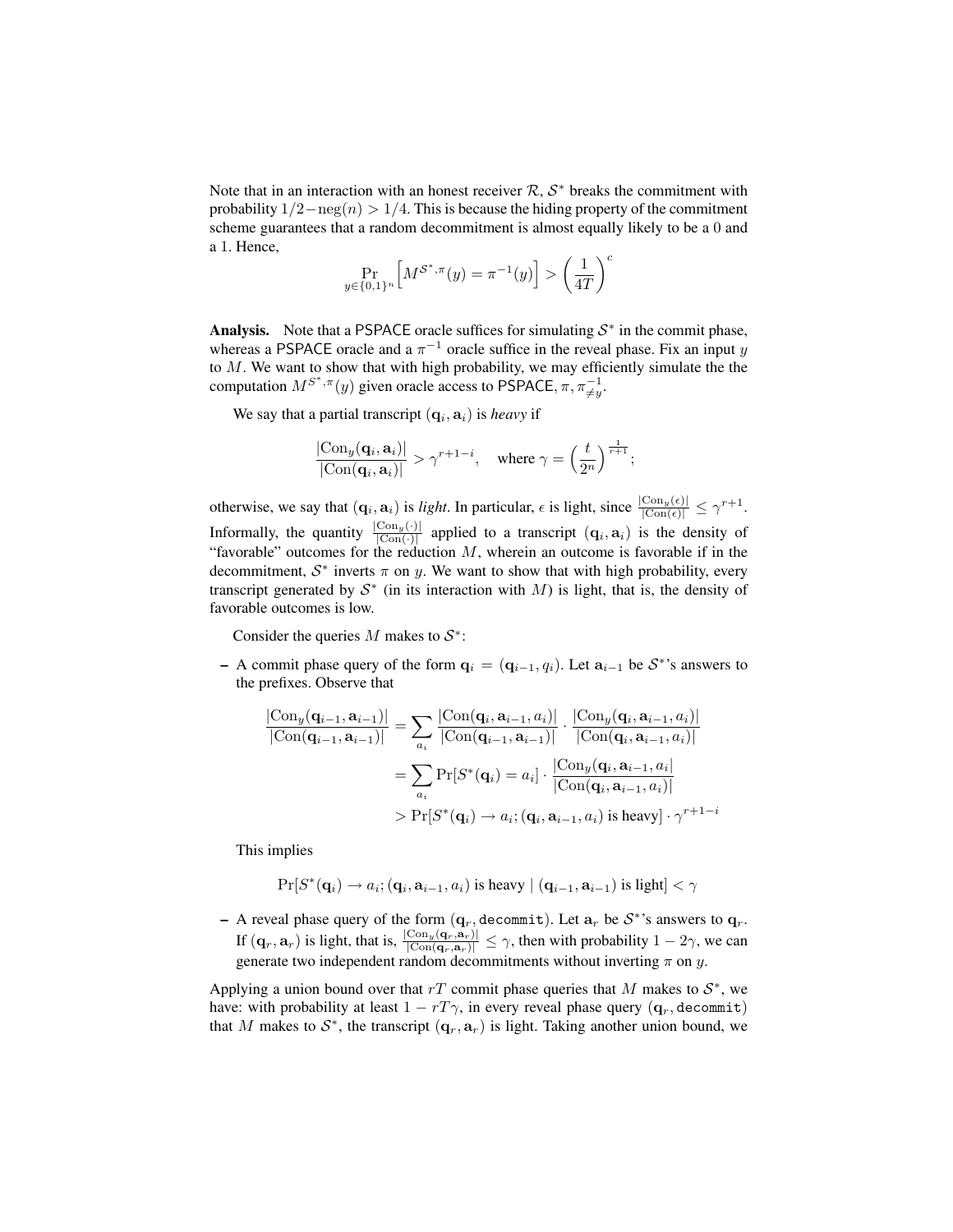deduce that with probability  $1 - (r+2)T\gamma$ , we may efficiently simulate  $M^{S^*,\pi}$  on input y with oracle access to PSPACE,  $\pi$ ,  $\pi_{\neq y}^{-1}$ . Hence, there is an oracle PPT  $\tilde{M}$  running in time  $poly(T, n)$  such that

$$
\Pr_{y\in\{0,1\}^n}\left[\tilde{M}^{\mathsf{PSPACE},\pi,\pi_{\neq y}^{-1}}(y)=\pi^{-1}(y)\,\right] > \left(\frac{1}{4T}\right)^c - (r+2)T\gamma > \frac{1}{2}\left(\frac{1}{4T}\right)^c
$$

a contradiction to  $\pi$  being one-way.

$$
\Box
$$

## 4.3 Lower bounds for interactive hashing

Using the connection between commitment schemes and computational interactive hashing described in Section 3.2, we derive a tight lower bound for the latter [NOV06,HR06a]:

**Theorem 3.** Any computational interactive hashing scheme on common input  $(1^n, 1^k)$ *has*  $\Omega(\frac{n}{\log n})$  *rounds, for*  $k = o(1)$ *.* 

We believe that our techniques and analysis extend readily to yield lower bounds on efficiency of the security reduction for computational interactive hashing (an open problem posed in [HR06a]) and the round complexity of random selection [DGW95,DGOW95,GSV98]. We will explore these extensions in the full version of this paper.

## Acknowledgements

I would like to thank Rosario Gennaro and Luca Trevisan for very helpful technical discussions, as well as Oded Goldreich and Chiu-Yuen Koo for pointers and discussions on previous related work. I would also like to thank Salil Vadhan and the anonymous referees for helpful suggestions and constructive feedback on this work. Finally, I am grateful towards Andy Yao, Luca, the IBM Cryptography Group, and the organizers of the IPAM Workshop on Securing Cyberspace for hosting my delightful stays in Beijing, San Francisco, New York and Los Angeles, during which this work was conceived, continued, and completed.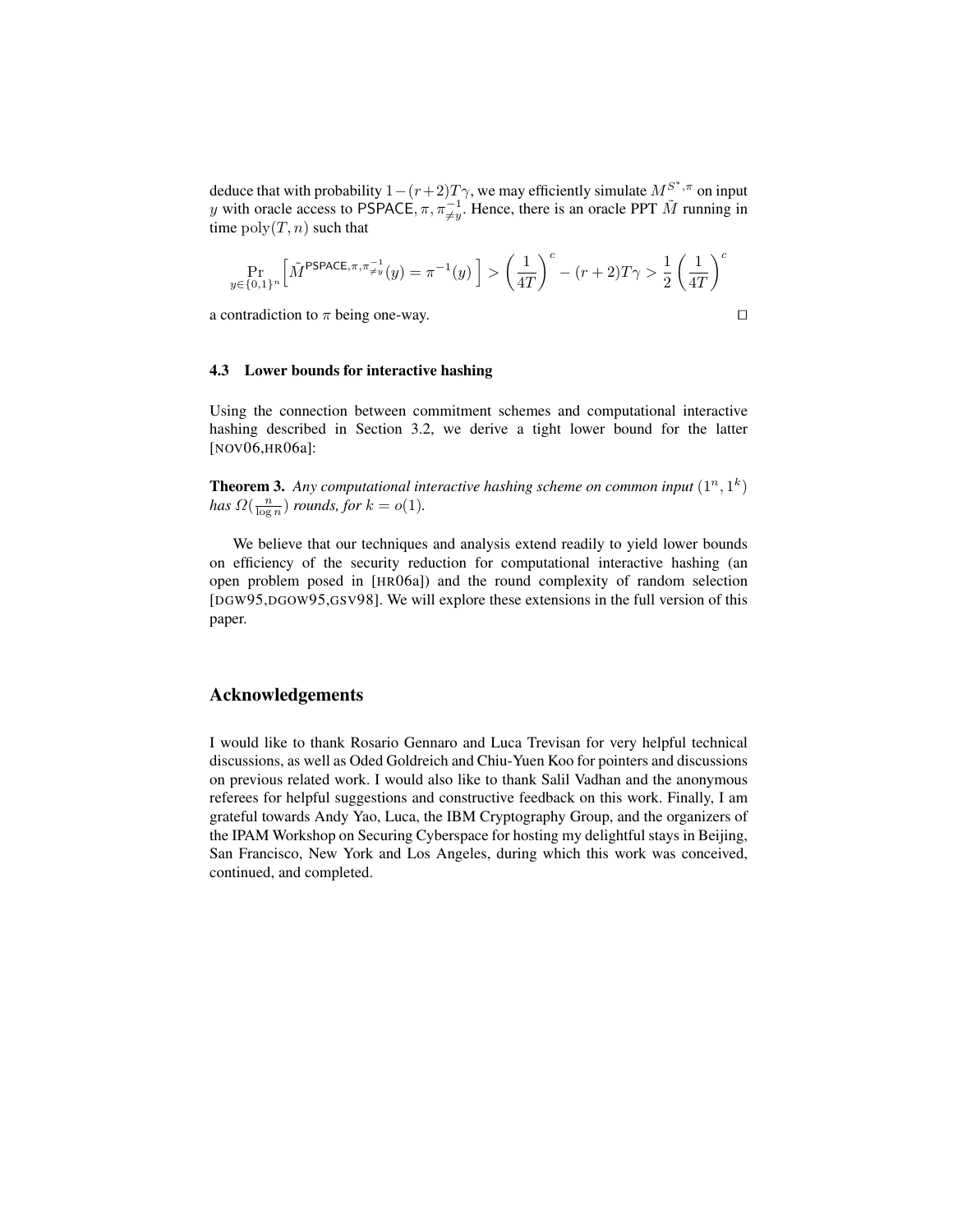# References

- [AH91] W. Aiello and J. Håstad. Statistical zero-knowledge languages can be recognized in two rounds. *JCSS*, 42(3):327–345, 1991.
- [AIK04] B. Applebaum, Y. Ishai, and E. Kushilevitz. Cryptography in NC<sup>0</sup>. In *Proc. 45th FOCS*, 2004.
- [B01] B. Barak. How to go beyond the black-box simulation barrier. In *Proc. 42nd FOCS*, 2001.
- [BCY91] G. Brassard, C. Crépeau, and M. Yung. Constant-round perfect zero-knowledge computationally convincing protocols. *Theoretical Computer Science*, 84(1):23–52, 1991.
- [BHZ87] R. B. Boppana, J. Håstad, and S. Zachos. Does co-NP have short interactive proofs? *IPL*, 25(2):127–132, 1987.
- [BJY97] M. Bellare, M. Jakobsson, and M. Yung. Round-optimal zero-knowledge arguments based on any one-way function. In *Proc. Eurocrypt '97*, 1997.
- [CCM98] C. Cachin, C. Crépeau, and J. Marcil. Oblivious transfer with a memory-bounded receiver. In *Proc. 39th FOCS*, 1998.
- [CS06] C. Crépeau and G. Savvides. Optimal reductions between oblivious transfers using interactive hashing. In *Proc. Eurocrypt '06*, 2006.
- [D93] I. Damgård. Interactive hashing can simplify zero-knowledge protocol design without computational assumptions. In *Proc. Crypto '93*, 1993.
- [DGOW95] I. Damgård, O. Goldreich, T. Okamoto, and A. Wigderson. Honest verifier vs dishonest verifier in public-coin zero-knowledge proofs. In *Proc. Crypto '95*, 1995.
- [DGW95] I. Damgård, O. Goldreich, and A. Wigderson. Information theory versus complexity theory: Another test case. manuscript, 1995.
- [DHRS04] Y. Z. Ding, D. Harnik, A. Rosen, and R. Shaltiel. Constant-round oblivious transfer in the bounded storage model. In *Proc. 1st TCC*, 2004.
- [DPP98] I. Damgård, T. P. Pedersen, and B. Pfitzmann. Statistical secrecy and multibit commitments. *IEEE Transactions on Information Theory*, 4(3):1143–1151, 1998.
- [F89] L. Fortnow. The complexity of perfect zero-knowledge. *Advances in Computing Research*, 5:429–442, 1989.
- [F02] M. Fischlin. On the impossibility of constructing non-interactive statistically-secret protocols from any trapdoor one-way function. In *Proc. CT-RSA '02*, 2002.
- [GGKT05] R. Gennaro, Y. Gertner, J. Katz, and L. Trevisan. Bounds on the efficiency of generic cryptographic constructions. *SIAM Journal on Computing*, 35(1):217–246, 2005.
- [GK96a] O. Goldreich and A. Kahan. How to construct constant-round zero-knowledge proof systems for NP. *J. Cryptology*, 9(3):167–190, 1996.
- [GK96b] O. Goldreich and H. Krawczyk. On the composition of zero-knowledge proof systems. *SIAM Journal on Computing*, 25(1):169–192, 1996.
- [GMR89] S. Goldwasser, S. Micali, and C. Rackoff. The knowledge complexity of interactive proof systems. *SIAM Journal on Computing*, 18(1):186–208, 1989.
- [GSV98] O. Goldreich, A. Sahai, and S. Vadhan. Honest-verifier statistical zero-knowledge equals general statistical zero-knowledge. In *Proc. 30th STOC*, 1998.
- [GT00] R. Gennaro and L. Trevisan. Lower bounds on efficiency of generic cryptographic constructions. In *Proc. 41st FOCS*, 2000.
- [HHK<sup>+</sup>05] I. Haitner, O. Horvitz, J. Katz, C.-Y. Koo, R. Morselli, and R. Shaltiel. Reducing complexity assumptions for statistically-hiding commitment. In *Proc. Eurocrypt '05*, 2005.
- [HK05] O. Horvitz and J. Katz. Bounds on the efficiency of "black-box" commitment schemes. In *Proc. 32nd ICALP*, 2005.